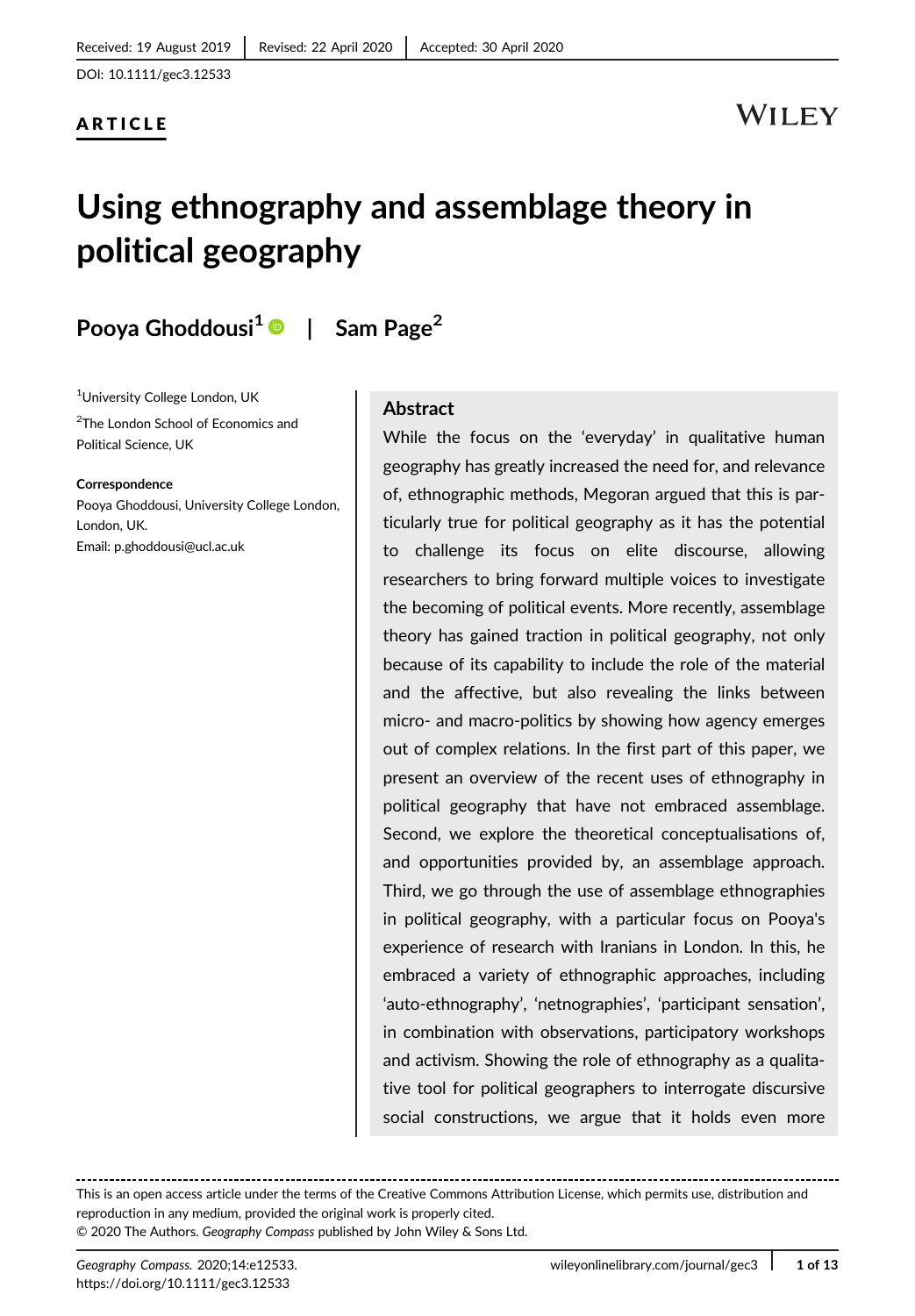promise for analysing and intervening in the emergent politics of socio-material-affective assemblages.

KEYWORDS

affect, assemblage, ethnography, materials, political geography

### 1 | INTRODUCTION: BLURRING THE BOUNDARIES

An ethnography is a form of embedded qualitative research in which the scholar spends time in the field in order to collect in-depth experiential data. Imported from Anthropology, over the last thirty years, the ethnographic method has become a significant tool for qualitative political geographers (Crang & Cook, 1995). It is more an epistemological orientation towards the field than a specific method per se. This orientation calls for the utilisation of a range of methodological tools, including (but not limited to): participant observation; interviews; field notes and diaries; surveys; focus group discussions; material collection (any media – for instance, photographs, videos, sounds, objects, publications); auto-ethnographies; netnographies (i.e. social networks in physical or virtual spaces); mapping techniques (topographic and topologic); and Participatory Action Research.

Although practiced in the 19th century by geographers such as anarchist-geographer brothers Élie and Élisee Reclus (Ferretti, 2017; Kropotkin, 1899), ethnographic methods were not a major consideration for human geographers for most of the 20th century. Moreover, problematically, the classical anthropological conception of ethnography usually involved choosing a field in which the anthropologist immersed themselves for an extended period of time in order to gaze at, collect data about and gain insights into the lives and cultures of 'others' – usually colonial subjects. The traditional bounded conception of a field site (e.g. a village) – that considers it coextensive with 'a people' and 'a whole culture' (Gupta & Ferguson, 1997) – was designed to emphasise its cultural difference in order to challenge presumptions of biological, psychological or social universality (Burrell, 2009: 182). At the same time, geographers were preoccupied with other methodological approaches, such as the 'quantitative revolution' in the 1960s (see Johnston et al., 2018), or the use of 'qualitative interviews, film and media analysis, as well as historical and visual accounts' by qualitative geographers since the 1970s (Nayak & Jeffrey, 2011: 117).

When, in the 1990s cultural geographers began taking to the ethnographic field (e.g. Crang & Cook, 1995), the anthropological field had already begun to change. This was due to a 'crisis of representation' that led some postmodern anthropologists (Abu-Lughod, 1991; Gupta & Ferguson, 1997) to suggest avoiding reifying representations of processes (e.g. cultural) by employing a specific method of 'writing against culture', where the accounts would be stripped of theoretical representations and general conclusions and focus solely on the particular stories told by respondents (Abu-Lughod, 1991: 262). Other non-traditional approaches to the field opened up the bounded/territorial spatiality of traditional ethnography towards more networked, relational, mobile and multiple configurations like 'multi-sited ethnography' (Marcus, 1998) 'networked field site' (Burrell, 2009) and 'mobile methods' (Elliot & Urry, 2010; Urry, 2007).

Political geographers did not immediately follow the call to ethnography, instead maintaining a focus on 'elite discourse' (Megoran, 2006, 623). In 2003, Flint (2003) made the case that researchers who 'do not identify themselves with political geography' (618) were doing some of the sub-discipline's best work. Woon (2013: 32) has attributed this to its 'apparent over-reliance on secondary accounts'. Megoran (2006) argued that the sub-discipline neglected several crucial turns happening elsewhere in human geography – not least the attention to the 'everyday', which had become a significant concern for much of human geography.

In the early 2000s, political geography began to change. In a forum discussion in Political Geography, Marston (2003: 625) asked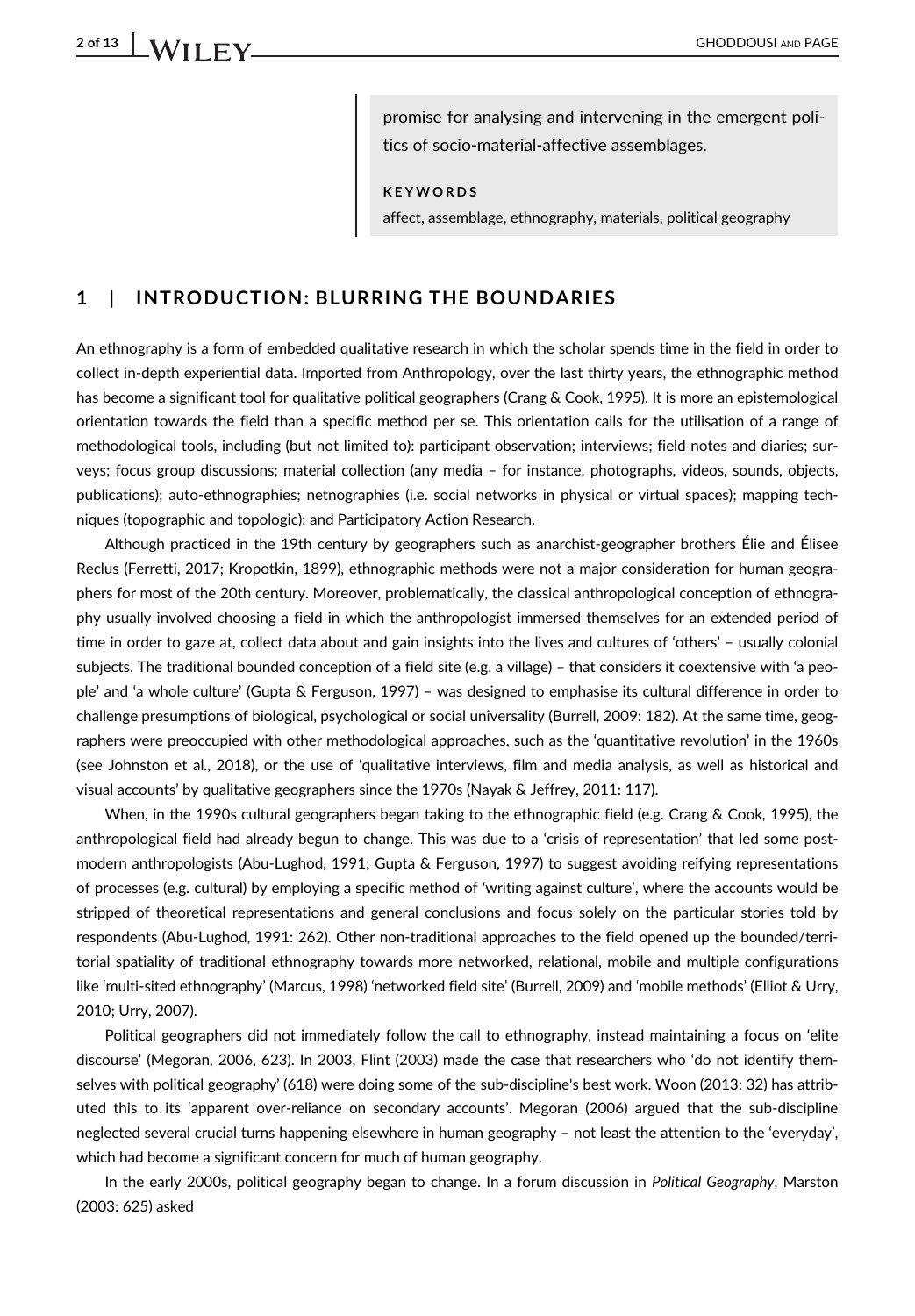## GHODDOUSI AND PAGE  $\begin{array}{c|c} \text{MII} & \text{3 of 13} \end{array}$

What would it mean if more political geographers paid attention to agency, the everyday and the micro level of social life? It would mean that we would have to train our students more broadly, for one thing. It would mean that our students (and we ourselves) would need to be as adept at ethnography as they are at geopolitical analysis. Surely this couldn't be a bad thing.

Heeding this call, it was in the early 2000s that calls for ethnographic fieldwork began to proliferate in political geography (Hyndman, 2004). Such an approach, Megoran (2006: 624) argued, 'could enrich and vivify the growing, and somewhat repetitious body of scholarship on both critical geopolitics and international boundaries'. At this time, many human geographers, pioneered by feminist geopolitical scholars (Dowler & Sharp, 2001; Sharp, 2005), were emphasising the importance of the everyday power relations. This emphasis resonated with Foucauldian concepts such as 'governmentality' (for instance, McConnell, 2012; Ferguson & Gupta, 2002; Desforges, Jones, & Woods, 2005) and biopolitics (for example, Anderson, 2012; Dalby, 2013; Davis & Hayes-Conroy, 2018). Furthermore, as we shall discuss, the concepts of assemblage and affect have recently become crucial moments in the embrace of ethnography by political geographers.

We define an assemblage here as the coming-together of human and non-human 'things' that take on an emergent agency (Page, 2020). By agency, we mean the ability to do something, to affect and be affected. An assemblage approach identifies the locus of agency as emerging from changing patterns of relations among partial objects, rather than pre-existing bounded objects or entities. The multiple interpretations and styles of assemblage thinking in social science – including assemblage theory (Buchanan, 2017; DeLanda, 2006), actor-network theory (Latour, 2005), and non-representational theory (Thrift, 2004) – have given rise to a body of literature that is now 'a repository of methods and ontological stances towards the social' (Acuto & Curtis, 2014: 3). What groups these approaches under the umbrella of assemblage theory is a shared worldview based on relationality, complexity and openness that allows for identifying transformative potentials of human/non-human entanglements in their diverse becomings.

In the first section, this article presents an overview of selected political geographic ethnographies that have not used assemblage theory. This section will highlight the rise of feminism in human geography that has changed the meaning of 'politics' by showing that 'the personal is political'. In the second section, we discuss the theoretical underpinnings and potential benefits of an assemblage approach, both to analyse and bring about new political becomings. Third, we discuss the benefits of the marriage between assemblages and ethnographies, going on to present examples from Pooya's own research, alongside other assemblage ethnographies. In concluding, we argue that assemblage ethnographies produce potentials beyond what either approach offers. By focusing on human/nonhuman relations and affects, assemblage ethnographies open the ethnographic field, create new political subjectivities, and blur the boundaries between researcher and researched, allowing both to participate in the emergent agencies of assemblages. This can lead to a mode of Participatory Action Research in a post-structural vein (Cameron & Gibson, 2005) that aspires to transform the collective subjectivities that it studies both through participation in the material assemblages of 'fieldwork' and through feeding back the generative concepts (Robinson, 2015) produced in the research to form new material-discursive assemblages.

### 2 | ETHNOGRAPHIES

The marrying of assemblage to ethnography in the field can be understood as part of a widening of the remit of political geography since the calls by feminist geopolitical scholars in the early 2000s to embrace ethnography. This has led not just to methodological but also theoretical changes. Woon (2013: 32) argues that this was a call for a new way of 'doing' geopolitics, that ethnographies had the power to bring to light '(grounded, first-hand) storylines that are arguably obfuscated by secondary narratives, thereby attesting to the multiple geographies and politics of knowledge production'. These insights can illuminate state-personnel experiences (for instance, Weisser, 2014; Bachmann, 2016; Gruby & Campbell, 2013; Bornschlegl, 2018), economic processes (Carlisle, 2016; Connolly, 2017; Cook et al., 2004; Cook et al., 2017; Cook & Harrison, 2007; Oliveira, 2018; Watkins, 2018), or the politics of water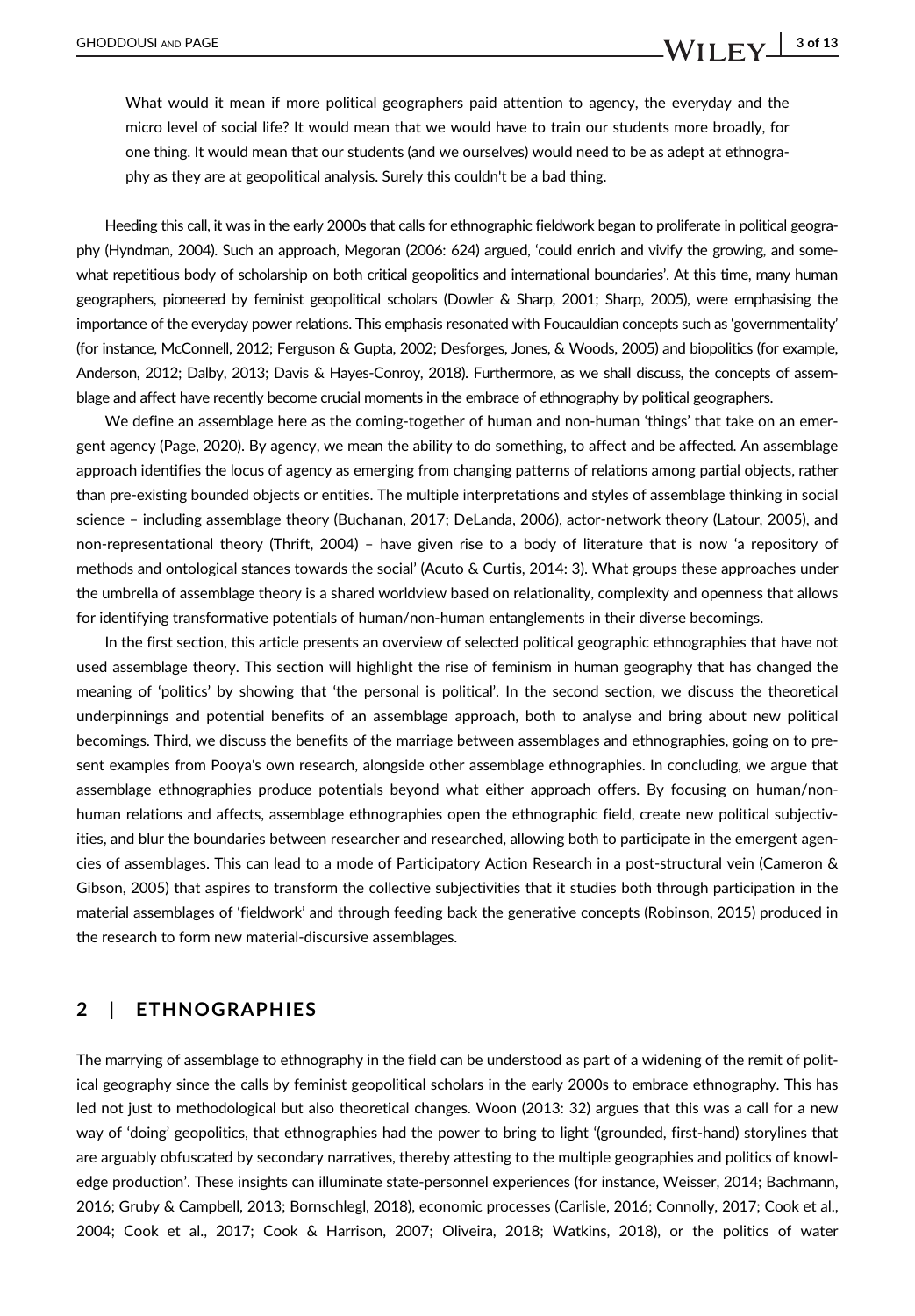management (Goh, 2019). However, these insights have frequently been conjoined to new conceptual approaches that have challenged what 'political' means in political geography, changing the underlying concept of the subject. Sometimes the 'political' can be obscured as it is not always focusing, say, on the discourse of state-political actors, or the quantitative spread of elections. Instead, researchers turned to, for instance, the worker, the migrant, or the activist, blurring the line between political and social geography. Recently, this is evidenced by the political geography found in the study of consumerism in a mall, or everyday workplace experiences (Billo, 2015; Billo & Mountz, 2016; Ruwanpura, 2016), entrepreneurialism in North Korea (Wainwright, Kibler, Heikkilä, & Down, 2018), or quasianarchist practices of seed-trading in the United Kingdom to circumvent the gaze of state (Pottinger, 2018). Whether in single or multi-sited studies, these researchers (and many others mentioned in our paper) present a political geography that sparked an opening to a different spatial politics, away from the territorialised and centralised assertions of state, instead looking at the interaction of people, and the politics of relations between bodies.

Ethnography has helped bring forward an emphasis on the role of emotions in politics. This helped destabilise the normative assumptions of 'formal/informal politics, public/private spaces and the characterisation of these spaces as rational/emotional and masculine/feminine' (Schurr, 2013: 115). Bringing in considerations of emotions as part of the focus of an ethnography changes not only what politics is (the examples above), but also the understanding of how it functions. In her study of electoral campaigns in Bolivia, Schurr (2013) observed that there was also a lack of 'attention to the emotional dimension of institutionalised politics' (115). To readjust this, she presents an account of populist politics that speaks not of the rationality of state politics, nor of the irrationality of it, but of the emotion of it, of how people are swept into voting one way or another. Such a concern with emotion in electoral politics resonates beyond Latin America, into many spaces in America, Europe and beyond (cf. Page & Dittmer, 2016; Steinberg et al., 2018). This can be seen as part of what Dittmer (2017: 6) calls the 'New Statecraft', a focus 'principally concerned with the everyday crafting of the state'.

Thus, doing ethnography has also brought to light the importance of understanding the 'everyday' in the experience of the political. It is hard to understate how influential in political geography this focus has been, as it 'valourizes the mundane encounters with statist discourse that constitute our everyday lives' (Dittmer, 2017: 6). For instance, in his ethnography of the everyday of a soup kitchen in Brixton in London, Johnson-Schlee (2019: 174) found that conspiracy theories serve 'to tie the everyday to the geopolitical'. These conspiracy theories are part of an everyday survival mechanism against punitive 'British state attempts to compensate for the global economic crisis' that reveals how 'the logics of social policy terrorises the smallest daily geographies of precarious lives'. This is as true for homelessness in Athens (Bourlessas, 2018), as it is for those stateless in the borders of India and Bangladesh (Shewly, 2013, 2017), for migrant experiences (Ryburn, 2016) or contentious performance of borders by various political actors (Murton, 2019; Wilson & McConnell, 2015). Such work helps to undermine normative understandings of the state as something 'out there', present, and topographical, but instead – as Jeffrey (2013) asserts in his ethnography of Bosnian state-making – that the state is 'improvised'.

This focus on the everyday has also been brought into play with some philosophical excursions (that assemblage theorists later build on). Particularly, the Foucauldian concept of 'governmentality' – or the 'conduct of conduct' (Swyngedouw, 2011: 372) – has shed light on the self-validating practices of some states (Lentz, 2014; McConnell, 2013). These scholars have opened politics to entwine the formal to the informal, the rational to the emotional, and the state to the everyday, without using assemblages. In other words, even before marrying ethnography to assemblages, many innovations assemblagists claim as their own had already been made by political geography ethnographers (cf. McConnell & Dittmer, 2018). And yet, as shown over the next two sections, assemblage has something to add to all these approaches, as well as challenging the understanding of politics as necessarily always antagonistic.

### 3 | ASSEMBLAGES

Thus far, we have shown the instrumental role of ethnography in reinvigorating political geography in the last two decades. It has not only refreshed the understanding of official state actors and institutions, but also brought into its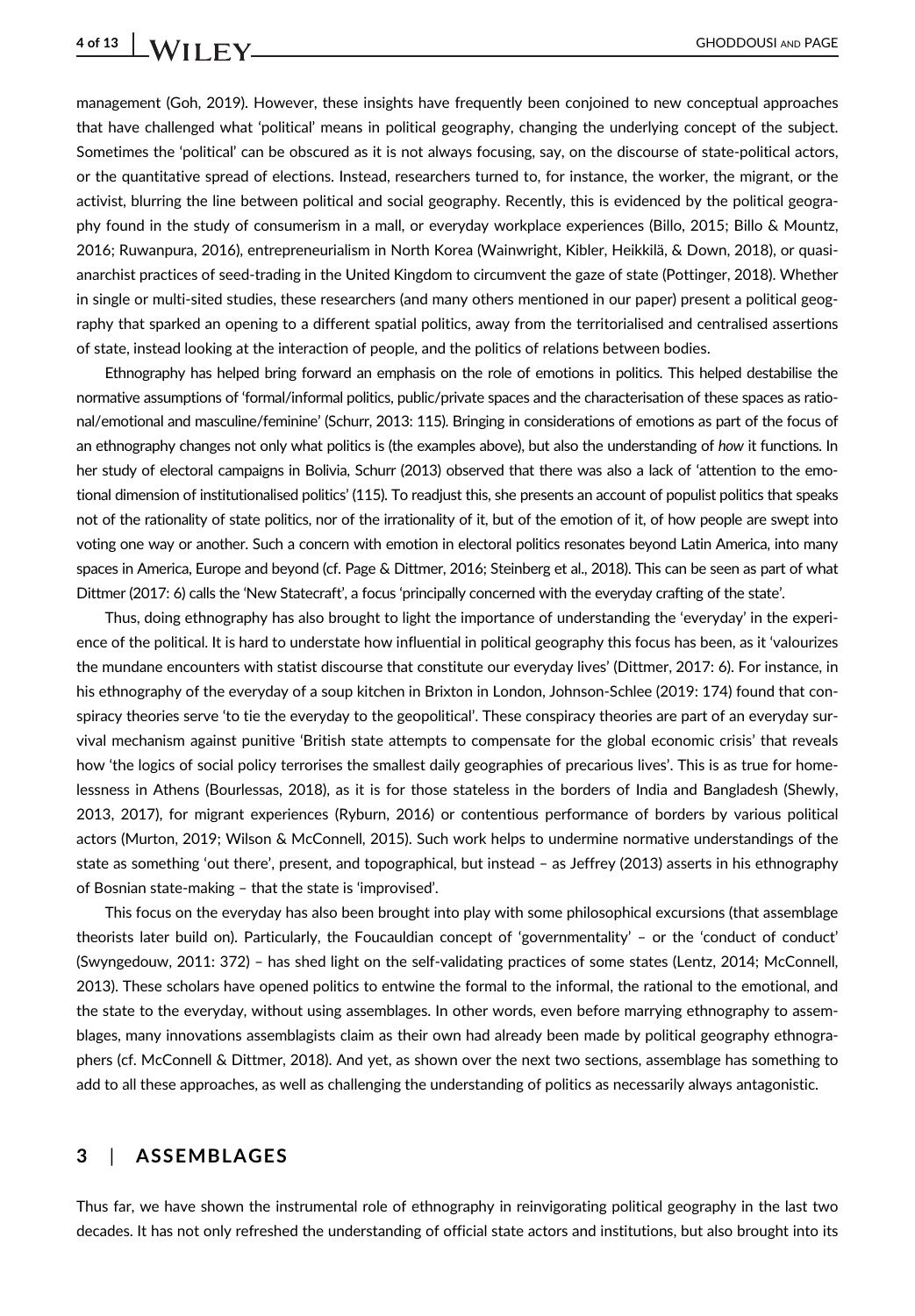purview political subjectivities hitherto ignored – the practices of workers, migrants, and other 'ordinary' people. We also showed how some ethnographers have pushed to open the bounded spatiality of classic field sites. However, assemblage theory challenges the very concept of subjectivity: rather than an already-existing subject of study (e.g. individual humans or political entities), assemblage theory foregrounds open multiplicities of relations that constitute the subject(s). Deleuze and Guattari see these relations as open and exterior, forged by affects, always becoming, and transformed by events that are brimming with virtual possibilities; nonetheless, we also acknowledge the contribution of Actor-Network Theory (Latour, 2005; Law, 2009) that provides a methodological toolbox for the empirical analysis of actual networks of relations among humans and non-humans in case-studies that are more 'stabilising' than in flux (Müller & Schurr, 2016; see next section for more). But what do assemblages offer political geography that was not found in the above ethnographic approaches?

An assemblage approach goes beyond merely challenging the bounded representations of space and subjectivity or 'places and people' and 'culture'. The post-humanist and relational politics of assemblages disrupt the dichotomies of inside and outside, self and other, or subject and object. This is why they go beyond dialectical politics of 'us' versus 'them' – that is, the aforementioned workers or migrants versus capitalists or the state – thereby promising an affirmative politics of difference that has more progressive, affirmative, nuanced and inclusive potentials (Farías, 2011). On a political level, assemblages have at least two potentials: (a) producing a 'generative critique' that is 'constantly creating new associations, knowledges and alternatives' (McFarlane, 2011: 212) or emancipatory research (Rogers, 2012: 8); (b) creating new (non-state) forms of collective organisation and becoming called 'commons', 'publics', 'groupuscules' or 'left assemblages' by various authors (Amin & Thrift, 2002; Deleuze & Parnet, 1987; Farías, 2011; Hardt & Negri, 2009; McFarlane, 2011; Tampio, 2009).

Part of the political promise of assemblage theory lies in its recognition of the role of affects in forging assemblages. This allows activist scholars to analyse these flows and mobilise them to convert the emergent political agency of the assemblage into a more progressive one among their virtual possibilities. Fox and Alldred (2015: 402, emphasis in original) have argued that assemblage theory's uniqueness is that its 'concern is no longer with what bodies or things or social interactions are, but with the capacities for action, interaction, feeling and desire produced in bodies or groups of bodies by affective flows'. The capacities of these assemblages can be explained through an analysis of the patterns of their 'constitutive relations' (Deleuze, 1988: 32). The contribution of assemblage analysis is not the descriptive explanations of phenomena that offer generalised claims to truth (i.e. reified representations), but concepts that explain processes and patterns emerging in an ever-changing world (Buchanan, 2015; Deleuze & Guattari, 1994; Robinson, 2015). The conceptual toolbox thus created allows us to mobilise the affects, and thereby the constitutive relations, in an affirmative politics that holds new promises. These approaches can provide ways to understand, participate and change the world in a more-than-dialectical way – expanding our conception of politics from antagonistic to agonistic (Amin, 2002; Mouffe, 2000), from negating to affirmative politics. Rather than defining politics based on the clash between starkly opposing sides – that is only resolved through fighting what is wrong with the world – affirmative politics seeks to build and strengthen what is right, alternatives that exist like 'seeds beneath the snow' (Ward, 2008: 23). To do this, affirmative politics depends on building convivial ties through exchange of positive affects (e.g. care, humour) and creating new solidarities and collective subjectivities (Cameron & Gibson, 2005), rather than negative and dividing affects (e.g. anger, hatred) that so much politics depends on.

The conceptions of assemblages we have referred to are necessarily geographic, exploring things through a topological lens, where '[t]he space between "here" and "there" is measured less by miles and kilometres (i.e. the topographic lens) and more by social relationships, exchanges and interactions involved' (Allen, 2016: 3; also see Cockayne, Ruez, & Secor, 2019). This is an intensive conception of space where the intensity of experience of these interactions is created by the flows of affect traversing assemblages. Affects are the glue that hold assemblages together, as well as the vital forces that drive the processes of becoming. In an ethnography of the Model UN, Dittmer (2013: 499) gives examples of humour as an affect that creates a 'community' through the 'energy' that binds the performer with the spectator, leading to 'the emergence of new collective subjects through the enmeshing of biology and culture'. Affects can also bind humans with non-humans to produce bodies politic with emergent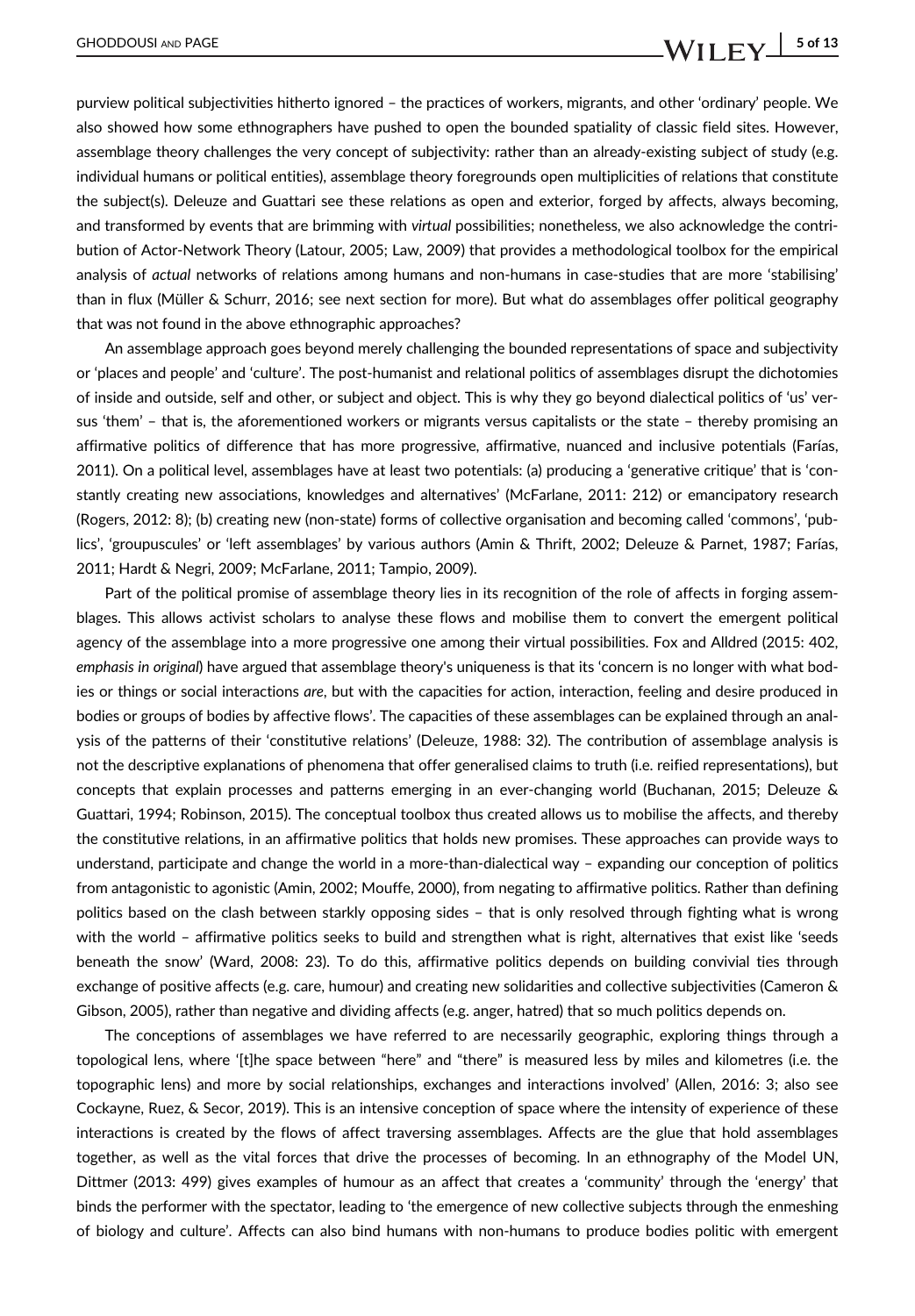agencies (Protevi, 2009). It is therefore essential to study the political role of affects in order to create new solidarities and convert the collective agencies of assemblages to actualise their more progressive potentials.

There are differences between this 'new' Deleuzian concept of affect and 'older' understandings of emotions as pioneered by feminist scholars: affects are considered to be pre-cognitive and therefore not dependent on individual human subjects or their interactions as emotions are. This conception gives affects an autonomy with new liberating potentials not afforded by human emotions that are bounded within signifying structures of language and culture (Massumi, 1995: 87). Like ANT formulations, Massumi's conception acknowledges the role of non-humans in emergent political agencies, but this focus goes beyond *actual* networks of things and taps into these affective intensities to create and convert the virtual potentials of assemblages (Müller & Schurr, 2016). However, this must not lead us to positing a dichotomy of emotions and affects that ignores the liberating potentials of emotions, because these non-personal affects often blur into emotions once they are sensed by human subjects (Boler & Davis, 2018; Thien, 2005) (see example of this blurring in Pooya's research below).

Admittedly, the progressive potentials of assemblage geographies mentioned above do not always materialise. Particularly when detached from ethnography, assemblage geographies sometimes remain purely speculative, descriptive, abstract or conceptual, failing to deliver any political potentials or act as an ethos for engaged research (Brenner, Madden, & Wachsmuth, 2011; Kinkaid, 2019; Tonkiss, 2011; Wachsmuth, Madden, & Brenner, 2011). Halvorsen (2017: 446) has also challenged assemblage as 'downplaying the antagonistic nature of spatial mobilisations', arguing that it is 'ill equipped for explaining contradiction and abstracting to broader historical and geographical moments' in his study of the Occupy London social movement. However, we argue that an ethnographic approach in combination with assemblages increases the potentials for a politically engaged research that is situated in empirical realities, while opening up possibilities for generative abstraction/conceptualisation, as well as mobilising progressive political potentials.

### 4 | ASSEMBLAGE ETHNOGRAPHIES

We argue that the combination of assemblage and ethnography provides certain opportunities that were not present in either assemblage theory or ethnography. These opportunities can be summarised as: an empirically grounded focus on the everyday and mundane practices (i.e. not present in non-ethnographic assemblage research), as well as a move away from closed totalities towards open-ended and always-becoming multiplicities (i.e. present only in some recent non-assemblage ethnographic field research). Assemblage ethnography avoids reifying this complexity into static representations. It instead analyses the assemblages through generative concepts that explain actual and virtual patterns emerging in constellations of relations, thereby offering glimpses into their agencies (Bos, 2018), political potentials (Sharp, 2018) and processes of becoming (Blanco, Arce, & Fisher, 2015). Assemblagists recognise the agency of non-humans, and use affects to analyse and intervene in the emergent agencies of their human/nonhuman constellations (i.e. not present in non-assemblage ethnographic works merely focusing on humans and their emotions).

One of the key potentials of an assemblage approach – especially in their ethnographic application – is to participate in creating ties in the real world between the researcher and participants through exchanging affects that create trust and blur the boundaries between researcher and researched. Through her non-assemblage ethnography of emotions of violence in the Philippines, Woon (2013) observed how the research can be reconstituted through emotional engagement whilst doing the research. However, assemblages go further to highlight the researcher's role in the political agencies that emerge from the human/non-human research assemblages, as the researcher is imbricated in them, peripherally or centrally, where both the researcher and the researched take part in a double process of becoming (Deleuze & Guattari, 1987). Utilising some standard ethnographic methods, assemblage ethnographies also require an experimental engagement and a temperament of openness from researchers to follow the relations that matter. As such, the ties of solidarity that situate the researcher as part of the assemblage allow the research to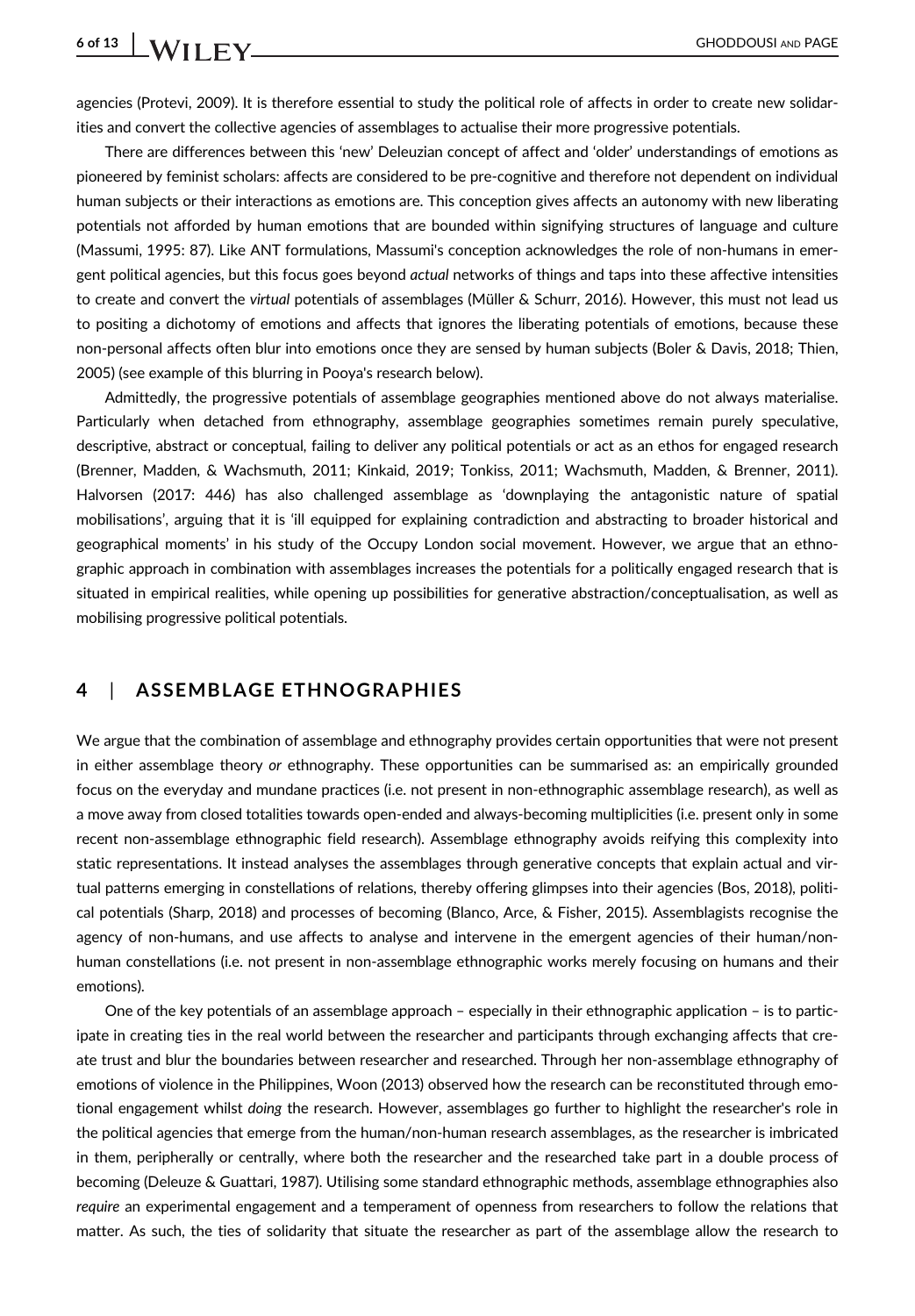move from participant observation to participant sensation (cf. Miltz & Schurr, 2016) – a method of sensing the waves of affect permeating the assemblage when they are sensed on the ethnographer's body (see below for examples). More fundamentally, these solidarities can provide the necessary grounds for genuine Participatory Action Research (Kindon, Pain, & Kesby, 2007) which can directly engage in converting the collective agency of an assemblage. Another way to convert the agency of assemblages is through the research output – the aforementioned concepts that intervene in these human-non-human assemblages. These generative concepts could be created by the individual researcher or, more effectively, through collective agency of participatory research (Corson, Campbell, Wilshusen, & Gray, 2019).

In order to show some of the benefits of assemblage ethnographies in practice, we now turn to some examples from Pooya's research, focusing on the specific methods and novel approaches mentioned above. Pooya conducted ethnographies through participating in a number of assemblages of social gathering, collective action, and political campaigning among (mostly) Iranian migrants in London, UK and beyond. He used methods that are frequently utilised by non-assemblage ethnographers: participant observations, interviews, focus groups, participatory workshops, and discourse analysis. However, he also experimented with methods like auto-ethnography – 'a form of selfnarrative that places the self within a social context' (Reed-Danahay, 1997: 9) – to gauge the affective intensities of the assemblages he immersed himself in. This method combined with netnography (Kozinets, 2010; Matoes & Durand, 2012; cf. Conradson & Latham, 2005a, 2005b) – the ethnographic tracing of social networks in physical and digital spaces – allowed him to go beyond participant observation and engage in what can be called participant sensation. This was a move away from 'fly-on-the-wall' ethnography, not in the form of 'going native' (Fuller, 1999), but akin to 'deep hanging out' (Wogan, 2004) or 'insider ethnography' (Hayano, 1979), which allowed Pooya to sense the flows of affects traversing the collective body of the assemblage, while his own body was plugged into it (DeLanda, 2006: 11). For example, when Pooya took part (as a co-organiser) in a demonstration in support of the Iran nuclear deal in Trafalgar Square in London, he experienced the intensive states of elation (i.e. goosebumps) that democratised the leadership of the demonstration and fused the bodies into a collective body at specific moments during the event. This effect was strongest when this collective body spontaneously broke into singing, painting together on a large canvas, moving the canvas around the square, and finally walking to dine together in a nearby restaurant. The double becoming that blurred the boundary of researcher and researched not only allowed participant sensation as a method, it also facilitated the participatory action research element of this research. As a result, the researcher and respondents became participants at various stages of the research: from taking part in participatory workshops, co-organising conferences and colloquia, political activism, to engaging in iterative rounds of analysis and conceptualisation (e.g. in workshops, follow-up discussions or feedback of participants on draft ethnographies). In the later stages of this research Pooya and his participants mobilised these concepts in the campaigns that emerged from these assemblages. The point of this research is that they found tools (i.e. the concepts) that could be applied in other settings and open up new possibilities, rather than just explaining what a specific setting is (i.e. inductive generalisation).

Influenced by the more-than-human and material turns in human geography, assemblage ethnographies recognise the role of non-humans in the production of agency (Whatmore, 2002). In his ANT-inspired ethnographic study of Baku-Tbilisi-Ceyhan oil pipeline, Barry (2013: 1-2) asserts that the force of this argument means that 'no longer can we think of material artefacts and physical systems … as passive and stable foundations on which politics of states takes place … the unpredictable and lively behaviour of such objects and environments should be understood as integral to the conduct of politics'. While the built environment has become an important factor in assemblage ethnographies (Abourahme, 2015; Dittmer & Waterton, 2019; Miller, 2014), other ethnographers using assemblageinspired methods have focused on the agency of animals (Barau, 2014; Greenhough & Roe, 2019), mail (Davies, 2012) or campaign leaflets and posters (Page, 2019a; Page & Dittmer, 2015). For Pooya, these materials included food, passports, mobile phones, laptops, furniture, and so on. This list does not include everything found lying around, but those that bound the assemblages together and played a role in their emergent agencies. Showing how the boundaries between humans and non-humans in an assemblage blur through affective flows, this research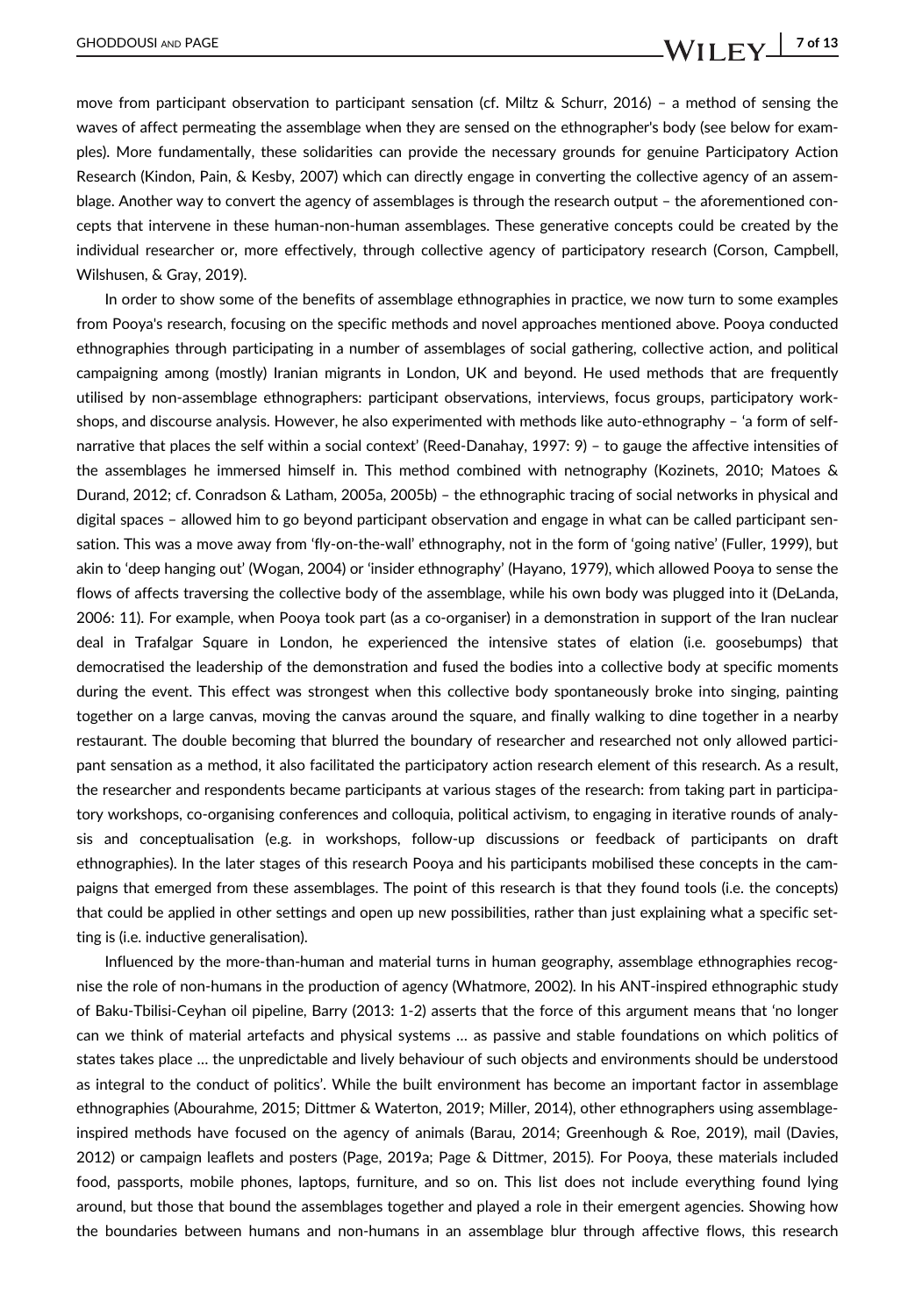# 8 of 13 | **IA/II**  $\Gamma$  **V**

contributes to the argument that it is not solely human cognition and intentionality – as captured by discursive methods – that is worth studying, but also the embodied and material aspects – as captured by non-discursive methods sensitive to practices and affects (Müller & Schurr, 2016). Embracing non-discursive methods does not mean rejecting discursive methods. Instead, it advocates a more-than-discursive approach, taking into account, as Hitchings (2012) argues, that 'people can talk about their practices', particularly when these practices take the form of everyday routines. This means Pooya followed-up his participant observations with discussions where research participants reflected on their observed practices.

All the assemblages that Pooya studied involved translocal networks that he traced through netnographic approaches (e.g. use of social media) and mobile methods – thereby blurring the boundaries of the physical field sites (Page, 2019b; cf. Burrell, 2009). There was also a combination of co-present and non-co-present affects that created the intensities and consistencies of assemblages. A stark example was the intense flow of non-co-present positive affects brought about by sharing music in an email group of 40 friends scattered around the world. This led to the creation of different space-times, transporting people out of their immediate physical co-present space-times. Many recipients expressed a sense of elation felt through connecting to their loved ones that transported them away from their daily problems or sense of alienation. The elation sensed by one participant was expressed by this email to the group: 'I can't believe how synchronised we are from afar! It made me cry twice, now I'm taking my earphones to school to cry twice more during the day!'. Another recipient added that 'The more distant they keep us, the closer we get', thereby implying a political act of resistance against dominant powers emerging out of such practices of everyday life (de Certeau, 1984). This example shows how the exchange of affects blurred the boundaries of individual subjects. The collective subjectivity thereby forged exhibited glimpses of an emergent political agency in the virtual form that became visible at later stages of research when it fed into new actual assemblages of political demonstrations.

Inspired by Deleuze and Guattari (1987), Pooya and his participants conceptualised the virtual and actual political agencies of these assemblages through a continuum shifting from territorial, hierarchical and centralised modes of engagement (i.e. state apparatus) to more horizontal, democratic and participatory modes (i.e. nomadic) at will, or make their membership criteria more inclusive or exclusive depending on expedient situations. These generative concepts showed the dual tendencies of these diasporic assemblages to territorialise or deterritorialise their identities, solidarities and therefore their potentials for progressive or regressive politics. These concepts therefore allowed for engaging with these political potentials and converting their agencies in response to the situations at hand. For example, using hierarchical and territorial modes of engagement at initial stages of solidarity building, while challenging the crystallisation of these hierarchies through mobilising the nomadic and deterritorialising tendencies of the assemblages. The concepts are therefore not just scientific abstractions, but tools for converting the political agencies of assemblages.

### 5 | CONCLUSION

In this paper, we have reviewed some of the recent boom in the use of ethnographic methods in political geography. These novel methodological and philosophical approaches to political geographical research have proven a rich source for producing new understandings of political subjectivities by emphasising the everyday and the emotional. We then examined the contributions of assemblage theory, without ethnography, to the sub-discipline through the introduction of non-human agencies and affects. Our argument is centred around the opportunities provided by combining ethnographies with assemblage theory. While ethnographies bring a focus on the 'everyday' into assemblages, many anthropologists still struggled with opening up the bounded field site to avoid reified representations. An assemblage approach provides the philosophical and methodological tools for blurring the boundaries of the ethnographic field: it becomes less defined by a demarcated field site and pre-defined political subjects, and more by the relations and intensities found in an open-ended field. An assemblage approach also blurs the boundary between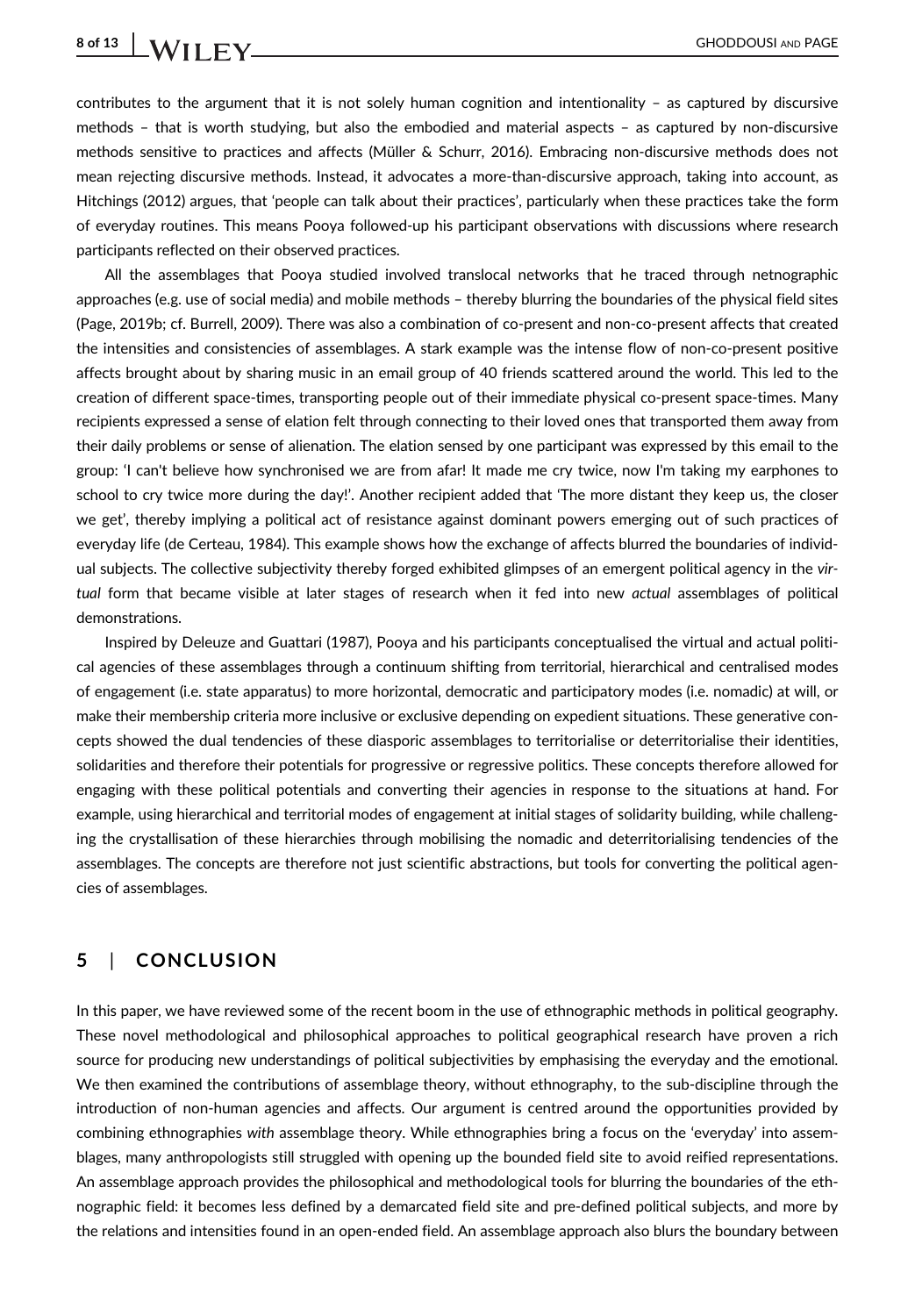the researcher and the researched – as the research is co-produced through said relations – opening potentials for participant sensation, empathy and solidarity thereby enabling a Participatory Action Research. Finally, it can help the research move away from producing generalisations of phenomena and focus on generating concepts that explain patterns of relations and processes of becoming which can be used by participants to convert the agency of assemblages. This is done through mobilising positive affects that forge solidarities to actualise more progressive virtual potentials of assemblages. What those potentials are is not always straightforward or clear, and we risk claiming that using this methodological toolbox or joining of activism-to-academia can bring forward a new world – this is somewhat overblown. Nevertheless, we have shown how assemblage research and activism can help produce temporary alternatives that suggest another way is possible, however ephemeral they are.

#### ACKNOWLEDGEMENTS

We would like to thank Nicholas Crane for commissioning this review, his feedback, and being patient while we put it together; Jason Dittmer for his tolerance with us and his advice; Amil Mohanan for his kind feedback; and finally, we would like to thank the reviewers for their engagement with this work.

#### CONFLICT OF INTEREST

The authors declare no potential conflict of interests.

#### ORCID

Pooya Ghoddousi D<https://orcid.org/0000-0003-3922-9665>

#### **REFERENCES**

- Abourahme, N. (2015). Assembling and spilling-over: Towards an 'ethnography of cement' in a palestinian refugee camp. International Journal of Urban and Regional Research, 39(2), 200–217.
- Abu-Lughod, L. (1991). Writing against culture. In R. G. Fox (Ed.), Recapturing anthropology: Working in the present (pp. 137– 161). Santa Fe, NM: School of American Research.
- Acuto, M., & Curtis, S. (2014). Assemblage thinking and international relations. In M. Acuto & S. Curtis (Eds.), Reassembling international theory. London, England: Palgrave Macmillan.
- Allen, J. (2016). Topologies of power: Beyond territory and networks. London, England and New York, NY: Routledge.
- Amin, A. (2002). Ethnicity and the multicultural city: Living with diversity. Environment and Planning A: Economy and Space, 34(6), 959–980.
- Amin, A., & Thrift, N. (2002). Cities: Reimagining the urban. Cambridge and Oxford, England: Polity.
- Anderson, B. (2012). Affect and biopower: Towards a politics of life. Transactions of the Institute of British Geographers, 37, 28–43.
- Bachmann, V. (2016). Spaces of interaction: Enactments of sociospatial relations and an emerging EU diplomacy in Kenya. Territory, Politics, Governance, 4(1), 75–96.
- Barau, M. (2014). Circulating elephants: Unpacking the geographies of a cosmopolitan animal. Transactions of the Institute of Human Geographers, 39(4), 559–573.
- Barry, A. (2013). Material politics: Disputes along the pipeline. Chichester, England: Wiley-Blackwell.
- Billo, E. (2015). Sovereignty and subterranean resources: An institutional ethnography of Repsol's corporate social responsibility programs in Ecuador. Geoforum, 59, 268–277.
- Billo, E., & Mountz, A. (2016). For institutional ethnography: Geographical approaches to institutions and the everyday. Progress in Human Geography, 40(2), 199–220.
- Blanco, G., Arce, A., & Fisher, E. (2015). Becoming a region, becoming global, becoming imperceptible: Territorialising salmon in Chilean Patagonia. Journal of Rural Studies, 42, 179–190.
- Boler, M., & Davis, E. (2018). The affective politics of the 'post-truth' era: Feeling rules and networked subjectivity. Emotion, Space and Society, 27, 75–85.
- Bornschlegl, T. (2018). Petro-geographies and the dialectic of the everyday: Enforcing environmental laws in the hydrocarbon sector in post-neoliberal Ecuador. Journal of Latin American Studies, 17(3), 15–41.
- Bos, D. (2018). Answering the call of duty: Everyday encounters with the popular geopolitics of military-themed videogames. Political Geography, 63, 54–64.
- Bourlessas, P. (2018). 'These people should not rest': Mobilities and frictions of the homeless geographies in Athens city centre. Mobilities, 13(5), 746–760.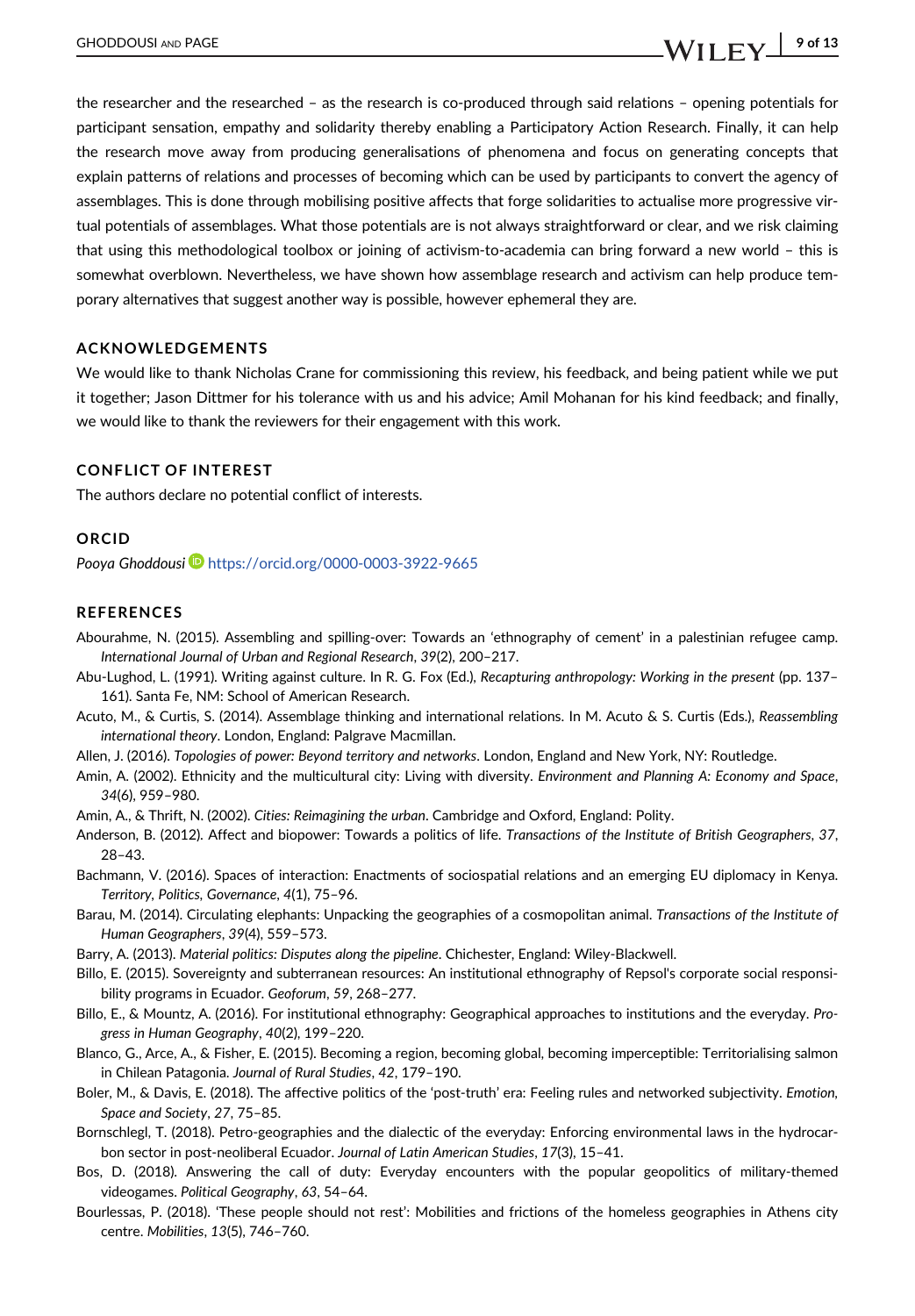- Brenner, N., Madden, D. J., & Wachsmuth, D. (2011). Assemblage urbanism and the challenges of critical urban theory. City, 15(2), 225–240.
- Buchanan, I. (2015). Assemblage theory and its discontents. Deleuze Studies, 9(3), 382–392.
- Buchanan, I. (2017). Assemblage theory, or, the future of an illusion. Deleuze Studies, 11(3), 457–474.
- Burrell, J. (2009). The field site as a network: A strategy for locating ethnographic research. Field Methods, 21(2), 181–199.
- Cameron, J., & Gibson, K. (2005). Participatory action research in a poststructuralist vein. Geoforum, 36(3), 315–331.
- Carlisle, L. (2016). Making heritage: The case of Black Beluga agriculture on the Northern Great Plains. Annals of the American Association of Geographers, 106(1), 130–144.
- Cockayne, D. G., Ruez, D., & Secor, A. J. (2019). Thinking space differently: Deleuze's Möbius topology for a theorisation of the encounter. Transactions of the Institute of British Geographers, 45(1), 194–207.
- Connolly, C. (2017). Landscape political ecologies of urban 'swiftlet farming' in George Town, Malaysia. Cultural Geographies, 24(3), 421–439.
- Conradson, D., & Latham, A. (2005a). Transnational urbanism: Attending to everyday practices and mobilities. Journal of Ethnic and Migration Studies, 31(2), 227–233.
- Conradson, D., & Latham, A. (2005b). Friendship, networks and transnationality in a world city: Antipodean transmigrants in London. Journal of Ethnic and Migration Studies, 31(2), 387–305.
- Cook, I., & Harrison, M. (2007). Follow the thing: 'West Indian hot pepper sauce'. Space and Culture, 10(1), 40–63.
- Cook et al, I., (2004). Follow the Thing: Papaya. Antipode, 36(4), 642–664.
- Cook et al, I., (2017). From 'Follow the Thing: Papaya' to followthethings.com. Journal of Consumer Ethics, 1(1), 22–29.
- Corson, C., Campbell, L. M., Wilshusen, P., & Gray, N. J. (2019). Assembling global conversation governance. Geoforum, 103, 56–65.
- Crang, M., & Cook, I. (1995). Doing ethnographies. Norwich, England: Geobooks.
- Dalby, S. (2013). Biopolitics and climate security in the Anthropocene. Geoforum, 49, 184–192.
- Davies, A. D. (2012). Assemblage and social movements: Tibet Support Groups and the spatialities of political organisation. Transactions of the Institute of British Geographers, 37(2), 273–286.
- Davis, S., & Hayes-Conroy, J. (2018). Invisible radiation reveals who we are as people: environmental complexity, gendered risk, and biopolitics after the Fukushima nuclear disaster. Social & Cultural Geography, 19(6), 720–740.
- de Certeau, M. (1984). The practices of everyday life (S. Randall, Trans.). Berkeley: University of California.
- DeLanda, M. (2006). A new philosophy of society: assemblage theory and social complexity. London, England and New York, UK: Continuum.
- Deleuze, G. (1988). Spinoza: Practical philosophy (R. Hurley, Trans.). San Francisco, CA: City Lights Books.
- Deleuze, G., & Guattari, F. (1987). A thousand plateaus: Capitalism and schizophrenia. (B. Massumi, Trans.). Minneapolis: University of Minnesota.
- Deleuze, G., & Guattari, F. (1994). What is philosophy? (B. Graham & H. Tomlinson, Trans.). London, England and New York, NY: Verso.
- Deleuze, G., & Parnet, C. (1987). Dialogues (H. Tomlinson & B. Habberjam, Trans.). New York, NY: Columbia University.
- Desforges, L., Jones, R., & Woods, M. (2005). New geographies of citizenship. Citizenship Studies, 9(5), 439–451.
- Dittmer, J. (2013). Humour at the model United Nations: The role of laughter in constituting geopolitical assemblages. Geoforum, 18(3), 493–513.
- Dittmer, J. (2017). Diplomatic material: Affect, assemblage, and foreign policy. Durham, NC: Duke University.
- Dittmer, J., & Waterton, D. (2019). 'You'll go home with bruises': Affect, embodiment and heritage on board HMS Belfast. Area, 51(4), 706–718.
- Dowler, L., & Sharp, J. (2001). A feminist geopolitics? Space and Polity, 5(3), 165–176.
- Elliot, A., & Urry, J. (2010). Mobile lives. New York, NY and Oxon, England: Routledge.
- Farías, I. (2011). The politics of urban assemblages. City, 15(3–4), 365–374.
- Ferguson, J., & Gupta, A. (2002). Spatializing states: Towards an ethnography of neoliberal governmentality. American Ethnologist, 24(4), 981–1002.
- Ferretti, F. (2017). 'The murderous civilisation': Anarchist geographies, ethnography and cultural differences in the works of Elie Reclus. Cultural Geographies, 24(1), 111–129.
- Flint, C. (2003). Political geography II: terrorism, modernity, governance and governmentality. Progress in Human Geography, 27(1), 97–106.
- Fox, N. J., & Alldred, P. (2015). New materialist social inquiry: Designs, methods and the research-assemblage. International Journal of Social Research Methodology, 18(4), 399–414.
- Fuller, D. (1999). Part of the action, or 'going native'? Learning to cope with the 'politics of integration'. Area, 31, 221–227.
- Goh, K. (2019). Urban waterscapes: The hydro-politics of flooding in a sinking city. International Journal of Urban and Regional Research, 43(2), 250–272.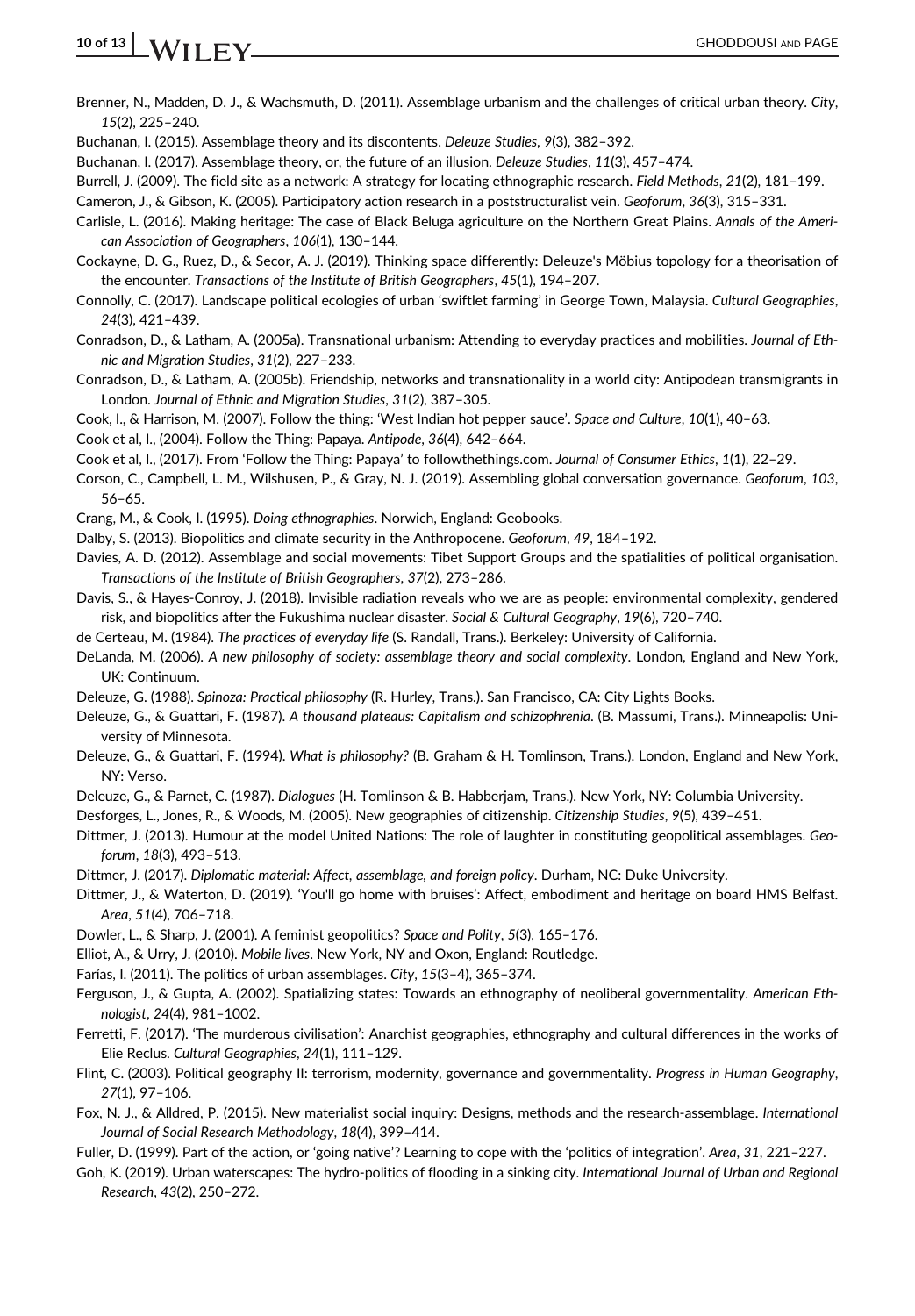- Greenhough, B., & Roe, E. (2019). Attuning to laboratory animals and telling stories: Learning animal geography research skills from animal technologists. Environment and Planning D: Society and Space, 37(2), 367–384.
- Gruby, R. L., & Campbell, L. M. (2013). Scalar politics and the region: Strategies for transcending Pacific Island smallness on a global environmental governance stage. Environment and Planning A: Economy and Space, 45(9), 2046–2063.
- Gupta, A., & Ferguson, J. (Eds.). (1997). Culture, Power, Place: Explorations in critical anthropology. Durham, NC: Duke University.
- Halvorsen, S. (2017). Spatial dialectics and the geography of social movements: The case of occupy London. Transactions of The Institute of British Geographers, 42(3), 455–457.
- Hardt, M., & Negri, A. (2009). Commonwealth. Cambridge, MA: Harvard University.
- Hayano, D. (1979). Auto-ethnography: Paradigms, problems and prospects. Human Organization, 38(1), 99–104.
- Hitchings, R. (2012). People can talk about their practices. Area, 44(1), 61–67.
- Hyndman, J. (2004). Mind the gap: Bridging feminist and political geography through geopolitics. Political Geography, 23(3), 307–322.
- Jeffrey, A. (2013). The improvised state: Sovereignty, performance and agency in Dayton Bosnia. Chichester, England: Wiley.
- Johnson-Schlee, S. (2019). Playing cards against the state: Precarious lives, conspiracy theories, and the production of 'irrational' subjects. Geoforum, 101, 174–181.
- Johnston, R., Harris, R., Jones, K., Manley, D., Wang, W. W., & Wolf L. (2019). Quantitative methods I: The world we have lost – or where we started from. Progress in Human Geography, 43(6), 1133–1142.
- Kindon, S., Pain, R., & Kesby, M. (2007). Participatory action research approaches and methods: Connecting people, participation and place. Oxon, England: Routledge.
- Kinkaid, E. (2019). Assemblage as ethos: Conceptual genealogies and political problems. Area, 1–8.
- Kozinets, R. V. (2010). Netnography: The marketer's secret weapon. (White paper). Retrieved from [http://www.](http://www.etnografiadigitale.it/wp-content/uploads/2012/05/NetBase_Netnography_Kozinets_Paper.pdf) [etnografiadigitale.it/wp-content/uploads/2012/05/NetBase\\_Netnography\\_Kozinets\\_Paper.pdf](http://www.etnografiadigitale.it/wp-content/uploads/2012/05/NetBase_Netnography_Kozinets_Paper.pdf)
- Kropotkin, P. (1899). Memoirs of a revolutionist. London, England: Smith, Elder.
- Latour, B. (2005). Re-assembling the social: An introduction to actor-network theory. Oxford, England: Oxford University.
- Law, J. (2009). Actor-network theory and material semiotics. In B. Turner (Ed.), The new Blackwell companion to social theory (3rd ed., pp. 141–158). Oxford, England: Blackwell.
- Lentz, C. C. (2014). The king yields to the village? A micropolitics of statemaking in Northwest Vietnam. Political Geography, 39, 1–10.
- Marcus, G. (1998). Ethnography in/of the world system: The emergence of multi-sited ethnography. In G. Marcus (Ed.), Ethnography through thick and thin (pp. 79–104). Princeton, NJ: Princeton University.
- Marston, S. A. (2003). Political geography in question. Political Geography, 22(6), 633–636.
- Massumi, B. (1995). The autonomy of affect. Cultural Critique, 31, 83–110 Special issue: The Politics of Systems and Environments (part 2).
- Matoes, P., & Durand, J. (2012). Residence vs. ancestry in acquisition of Spanish citizenship: A 'netnography' approach. Migraciones Interncionales, 6(4), 9–46.
- McConnell, F. (2012). Governmentality to practise the state? Constructing a Tibetan population in exile. Environment and Planning D: Society and Space, 30(1), 78–95.
- McConnell, F. (2013). Citizens and refugees: Constructing and negotiating Tibetan identities in exile. Annals of the Association of American Geographers, 103(4), 967–983.
- McConnell, F., & Dittmer, J. (2018). Liminality and the diplomacy of the British Overseas Territories: An assemblage approach. Environment and Planning D: Society and Space, 36(1), 139–158.
- McFarlane, C. (2011). Assemblage and critical urbanism. City, 15(2), 204–224.
- Megoran, N. (2006). For ethnography in political geography: Experiencing and re-imagining Ferghana Valley boundary closures. Political Geography, 25, 622–640.
- Miller, J. C. (2014). Affect, consumption, and identity at a Buenos Aires shopping mall. Environment and Planning A, 46(1), 46–61.
- Miltz, E., & Schurr, C. (2016). Affective nationalism: Banalities of belonging in Azerbaijan. Political Geography, 52, 54–63.
- Mouffe, C. (2000). The democratic paradox. London, England: Verso.
- Müller, M., & Schurr, C. (2016). Assemblage thinking and actor-network theory: Conjunctions, disjunctions, cross-fertilisations. Transactions of the Institute of British Geographers, 41, 217–229.
- Murton, G. (2019). Facing the fence: The production and performance of a Himalayan border in global contexts. Political Geography, 72, 31–42.
- Nayak, A., & Jeffrey, A. (2011). Geographical thought: An introduction to ideas in human geography. Harlow, England: Pearson **Education**
- Oliveira, G. d. L. T. (2018). The battle of the beans: How direct Brazil–China soybean trade was stillborn in 2004. Journal of Latin American Geography, 17(2), 113–139.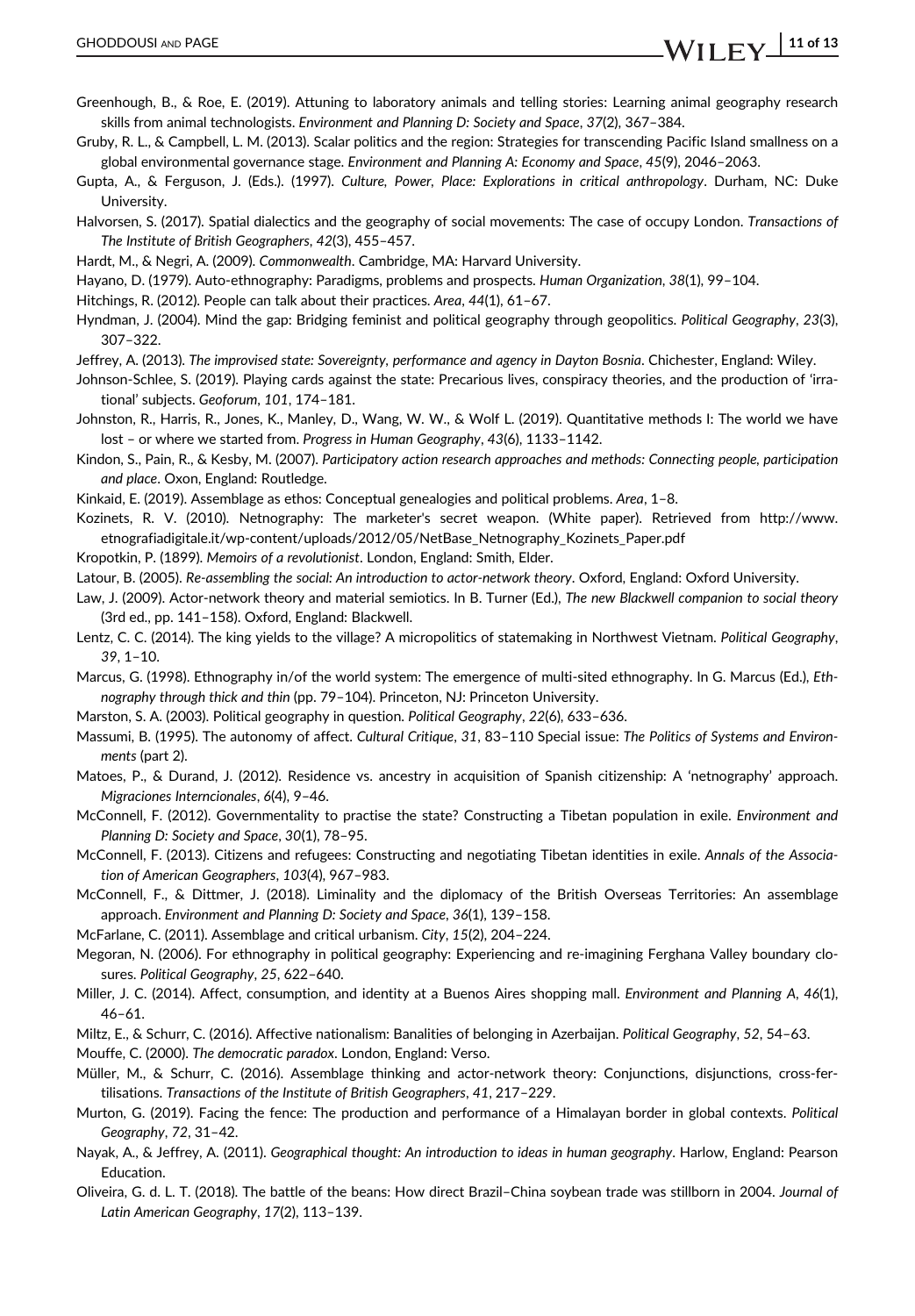- Page, S. (2019a). 'A machine masquerading as a movement': The 2015 UK general election labour campaign investigated through assemblage and affect. Political Geography, 70, 92–101.
- Page, S. (2019b). Jeremy Corbyn and the war machine: Assemblage and affect in the 2015 UK Labour party leadership contest. Environment and Planning C: Politics and Space (Online early), 1–19.
- Page, S. (2020). Assemblage theory. In A. Kobayashi (Ed.), International encyclopedia of human geography (Vol. 1, 2nd ed., pp. 223–227). New York, NY: Elsevier.
- Page, S., & Dittmer, J. (2015). Assembling political parties. Geography Compass, 9(5), 251–261.
- Page, S., & Dittmer, J. (2016). Donald Trump and the White-male dissonance machine. Political Geography, 54, 76–78 (Banal Nationalism 20 years on).
- Pottinger, L. (2018). Growing, guarding and generous exchange in an analogue sharing economy. Geoforum, 96, 108–118.
- Protevi, J. (2009). Political affect: connecting the social and the somatic. Minneapolis: University of Minnesota.
- Reed-Danahay, D. (1997). Auto/ethnography: Rewriting the self and the social. London, England: Bloomsbury.
- Robinson, J. (2015). Thinking cities through elsewhere: Comparative tactics for a more global urban studies. Progress in Human Geography, 40(1), 3–29.
- Rogers, M. (2012). Contextualizing theories and practices of Bricolage research. The Qualitative Report, 17(7), 1–17.
- Ruwanpura, K. N. (2016). Garments without guilt? Uneven labour geographies and ethical trading Sri Lankan labour perspective. Journal of Economic Geography, 16(2), 423–446.
- Ryburn, M. (2016). Living the Chilean dream? Bolivian migrants' incorporation in the space of economic citizenship. Geoforum, 76, 48–58.
- Schurr, C. (2013). Towards an emotional electoral geography: The performativity of emotions in electoral campaigning in Ecuador. Geoforum, 49, 114–126.
- Sharp, E. L. (2018). (Re)assembling foodscapes with the Crowd Grown Feast. Area, 50(2), 266–273.
- Sharp, J. (2005). Geography and gender: Feminist methodologies in collaboration and in the field. Progress in Human Geography, 29(3), 304–209.
- Shewly, H. J. (2013). Abandoned spaces and bare life in the enclaves of the India–Bangladesh border. Political Geography, 32, 23–31.
- Shewly, H. J. (2017). Life in de facto statelessness in enclaves in India and Bangladesh. Political Geography, 38, 108–122.
- Steinberg, P. E., Page, S., Dittmer, J., Gökariksel, B., Smith, S., Ingram, A., & Koch, N. (2018). Reassessing the Trump presidency, one year on. Political Geography, 62, 207–215.
- Swyngedouw, E. (2011). Interrogating post-democratization: Reclaiming egalitarian political spaces. Political Geography, 30, 370–380.
- Tampio, N. (2009). Assemblages and the multitude: Deleuze, Hardt, Negri, and the postmodern left. European Journal of Political Theory, 8(3), 383–400.
- Thien, D. (2005). After or beyond feeling? A consideration of affect and emotion in geography. Area, 37(4), 450–456.
- Thrift, N. (2004). Intensities of feeling: Towards a spatial politics of affect. Geografiska Annaler, 86B, 57–78.

Tonkiss, F. (2011). Template urbanism. City, 15(5), 584–588.

- Urry, J. (2007). Mobilities. Cambridge, England and Malden, MA: Polity.
- Wachsmuth, D., Madden, D. J., & Brenner, N. (2011). Between abstraction and complexity. City, 15(6), 740–750.
- Wainwright, T., Kibler, E., Heikkilä, J.-P., & Down, S. (2018). Elite entrepreneurship education: Translating ideas in North Korea. Environment and Planning A: Economy and Space, 50(5), 1008–1026.

Ward, C. (2008). Anarchy in action. London, England: Freedom.

- Watkins, C. (2018). Landscapes and resistance in the African diaspora: Five centuries of palm oil on Bahia's Dendê Coast. Journal of Rural Studies, 61, 137–154.
- Weisser, F. (2014). Practices, politics, performativities: Documents in the international negotiations on climate change. Political Geography, 40, 46–55.
- Whatmore, S. (2002). Hybrid geographies: Natures, cultures, spaces. London, England and Thousand Oaks, UK: Sage.
- Wilson, A., & McConnell, F. (2015). Constructing legitimacy without legality in long term exile: Comparing Western Sahara and Tibet. Geoforum, 66, 203–214.
- Wogan, P. (2004). Deep hanging out: Reflections on fieldwork and multisited Andean ethnography. Identities, 11(1), 129–139.
- Woon, C. Y. (2013). For 'emotional fieldwork' in critical geopolitical research on violence and terrorism. Political Geography, 33, 31–41.